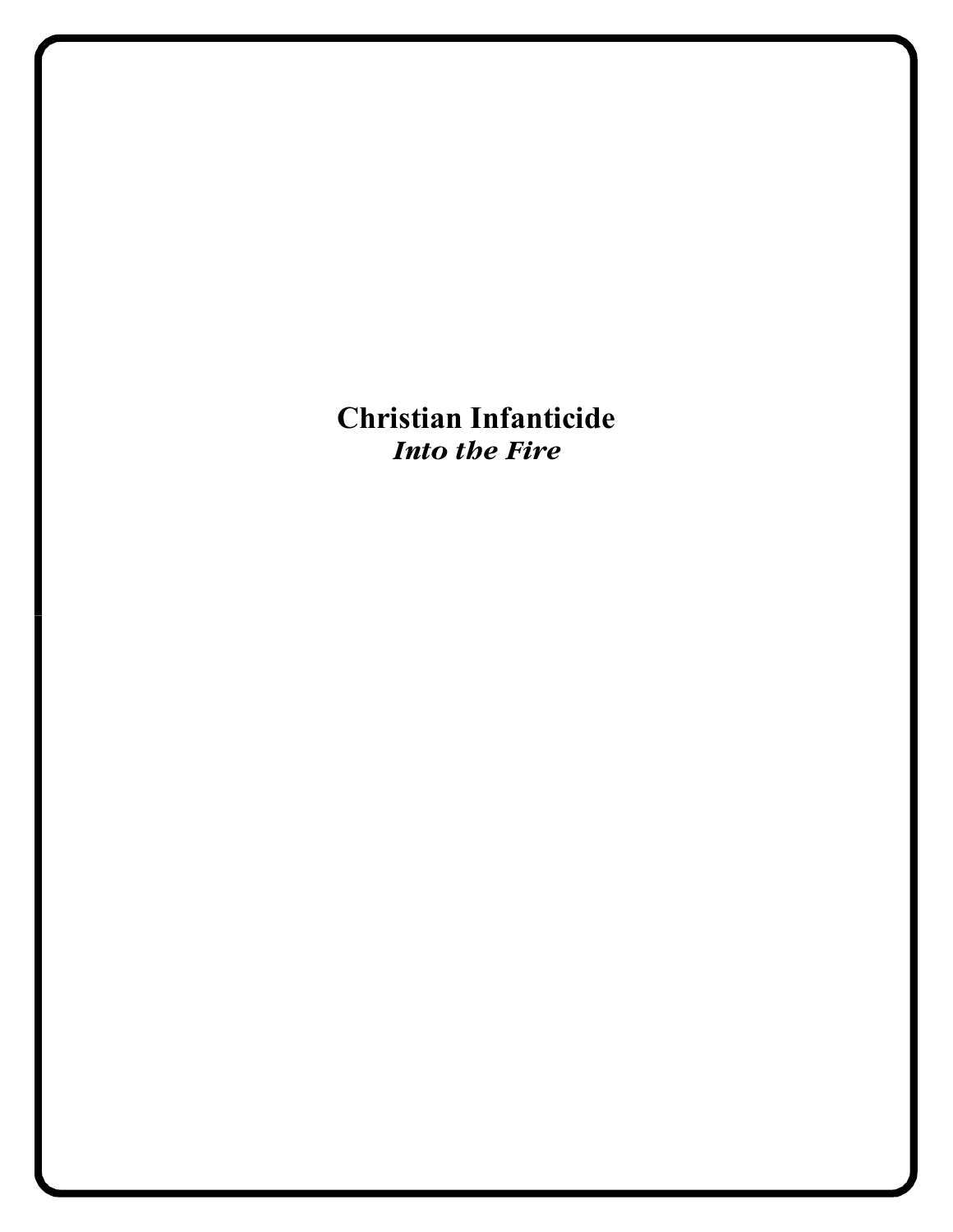*© 2003 by Homer Kizer, and Homer Kizer Ministries. All rights reserved.*

*"Scripture quotations are from The Holy Bible, English Standard Version, copyright © 2001 by Crossway Bibles, a division of Good News Publishers. Used by permission. All rights reserved."*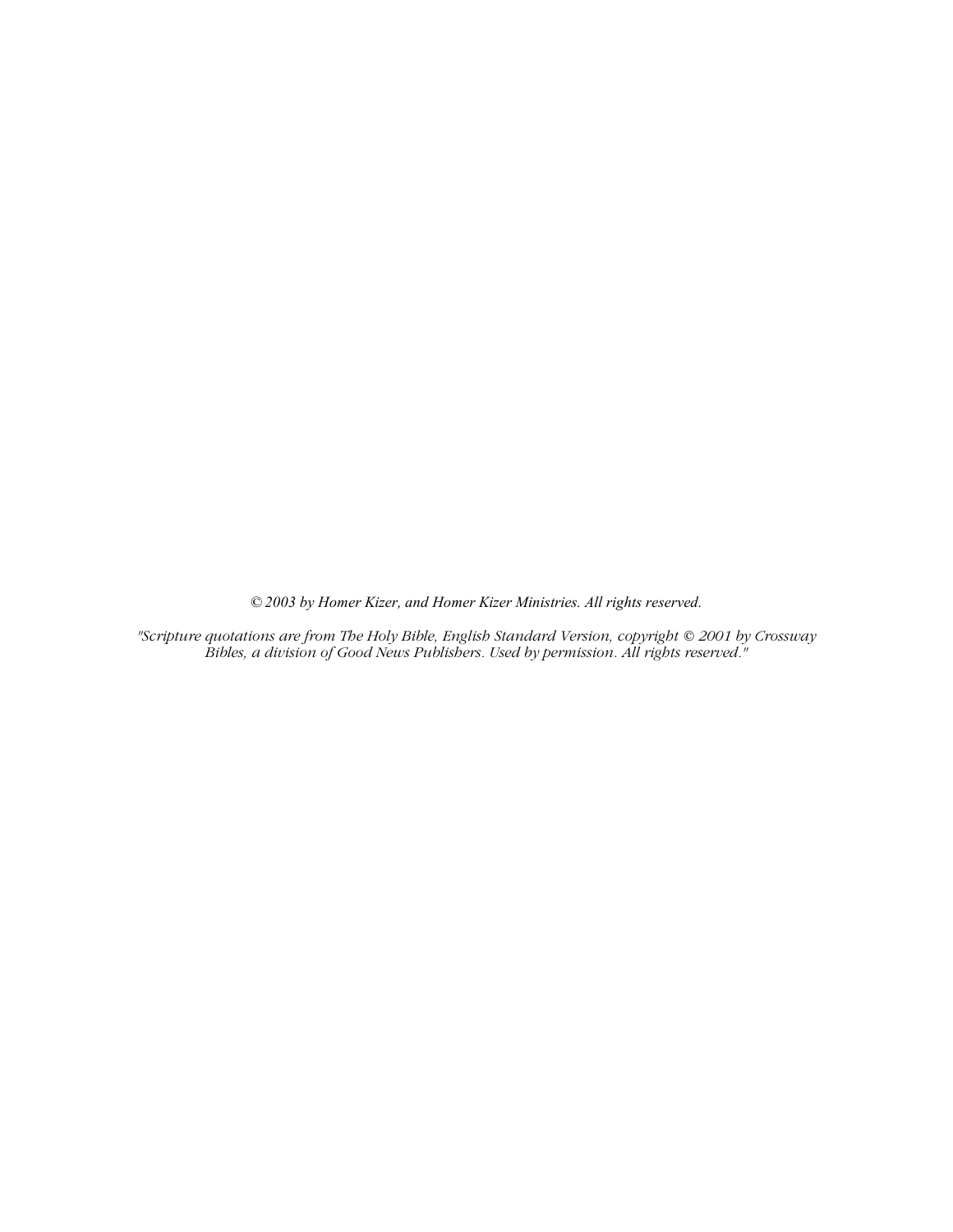## **Christian Infanticide** *Into the Fire*

\_\_\_\_\_\_\_\_\_\_\_\_\_\_\_\_\_\_\_\_\_\_

No greater oxymoron should ever exist than *Christian infanticide*, the deliberate murder of newly born spiritually circumcised Israelites. Yet, typology and typological exegesis links ancient Israel's sacrifice of its firstborns to Molech with spiritual Israel's teaching of iniquity to newly drawn disciples. In typology, the latter magnifies the former in the same manner that Jesus magnified the law when He equated hate with murder and lust with adultery. *Iniquity*, the Renaissance English word for lawlessness  $\lceil \alpha v \circ \mu \alpha \rceil$  or sin (1 John 3:4), causes disciples to reject the laws of God that have been written on hearts and minds through receipt of the Holy Spirit; thus, iniquity equates to blasphemy against the Holy Spirit, the unpardonable sin. It cannot be pardoned for the person who practices it will not be ruled by the laws of God even though those laws were internalized. This person rebels against God in the same way that Satan did (Ezek 28:15); this person is the seed of the devil; and this person will be resurrected to condemnation even though the person was born anew or born of Spirit as a son of God.

But who teaches iniquity to newly drawn disciples? Who would knowingly teach disciples to commit blasphemy against the Holy Spirit  $[\Pi v \in \mathcal{L}]$  who could possibly have so little love for newly born sons of God that he or she would teach these infants to commit spiritual suicide?

You do, if you, as a teacher of Israel, tell born again disciples to ignore the laws of God written on the hearts and minds of newly drawn disciples. Yes, you!

Before developing how you, as a teacher of Israel, condemn yourself, let us examine what typology reveals about the present state of spiritual Israel by looking at the earthly shadow of the supernatural reality of Israel in the heavenly realm: the harvest of humanity [i.e., the birth and glorification of disciples] casts a double shadow through history, just as sunlight through rain casts double rainbows (time is a fluid as water is). The first shadow is physical, the second spiritual. The end of the age when Christ Jesus returns as the Messiah is, itself, the shadow of the coming of the new heaven and new earth, with the Second Advent being physical and spiritual just as the sons of Zadok (David's high priest), who shall minister to the Lord in the sanctuary during the Millennium, shall be circumcised both physically and spiritually (Ezek 44:7, 9). Thus, the return of the Son of God foreshadows, and is the type and copy of the coming of the Father when all that is now physical ceases to exist.

Ancient Israel is first the physically circumcised nation that brought forth the male child who will rule all nations with a rod of iron (Rev 12:5), but this physically circumcised nation is also the earthly shadow of the spiritually circumcised nation that will, during the 1260 days of the first half of the seven endtime years of tribulation, bring forth sons of God who will be caught up to heaven by being sacrificed here on earth. Yes, Israel is now, and becomes the woman whose offspring keep the commandments of God and hold to the testimony of Jesus (*v.* 17), a contradiction that is understandable in the reality of a double rainbow. When the kingdom of the world becomes the kingdom of the Most High and of His Christ halfway through seven years of tribulation—when the days allotted spiritual Babylon are cut short for the Elect's sake—when Satan is cast from heaven—when the Holy Spirit is poured out upon all humanity—all of humanity will be mentally liberated from bondage to sin. All of humanity will be filled or empowered by the Holy Spirit. All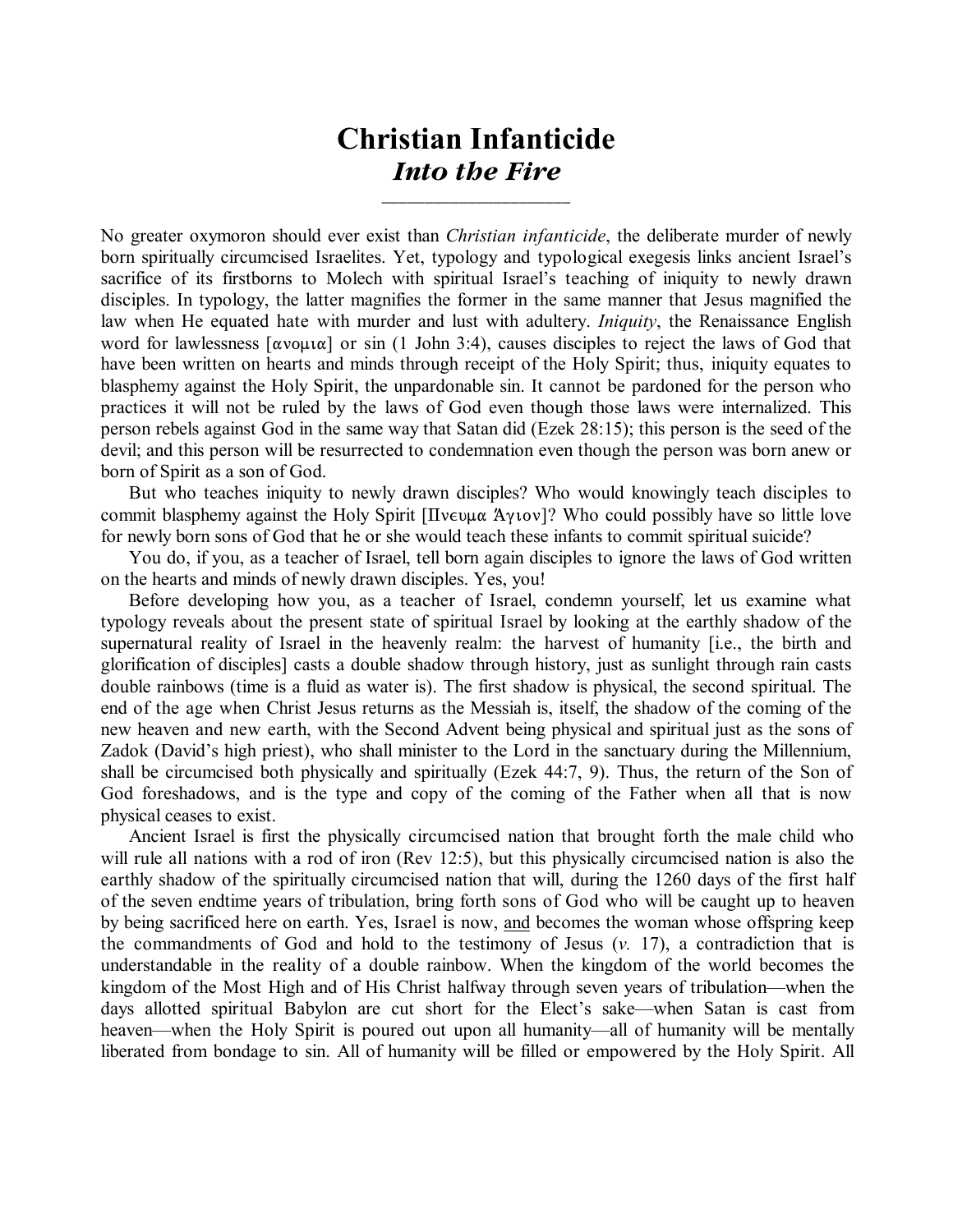of endtime humanity will become the holy nation of Israel. The world will still be physically divided, but will be spiritually one nation: the Christian Church, itself, though, divided into genuine Israelites that will live as spiritual Judeans, enduring by faith to the end of this present age, and into false Israelites that will accept the mark of the beast, will worship Satan, the beast, and the image of the beast, the Cross.

The spiritual king of the North, a demon king that sprouts into power from the stump of the broken great horn on the head of the king of Greece, doesn't appear like a lion, a bear, or a leopard. Rather, this horn appears like a stick man, like the cross of Calvary on which Satan had Christ murdered. The mark of the beast is *Chi xi stigma*, the tattoo [*stigma*] of *Xx* [*Chi xi*], and a person who accepts this tattoo will be marked on the right hand (i.e., physically) or the forehead (i.e., mentally). When Satan is cast to earth, all who desire to do business, small and great, poor and rich, slave and free, will bear this physical or mental tattoo of the cross (Rev 13:16-18). Without this tattoo, an Israelite will necessarily have to live by faith for three and a half years. But all who live by faith—all who endure to the end—will be saved (Matt 24:13-14). And this is the good news that must be proclaimed to the world before the end comes. This is the reality of both circumcised Israel being the holy nation of God (Exod 19:5-6), and of spiritual Israel being the holy nation of God (1 Pet 2:9). So again, all the world will become the holy nation of God 1260 days before Christ returns as the Messiah. Circumcised Israel (i.e., the Congregation) forms the first shadow of endtime Israel; spiritual Israel (i.e., the Church) forms the second shadow of endtime Israel. And in both the first shadow and in the reality, we will see the physical mass murder of Israelites by the holy nation itself when the nation rejects the statutes and Sabbaths of God. This mass murder also occurs throughout the second shadow, but occurs in the spiritual realm.

The previous sentence might be difficult to understand: physically circumcised Israelites murdered the prophets of God throughout the history of this ancient nation. When Zion brings forth her children at the beginning of the seven endtime years, the hated firstborn son, like Cain, will persecute and murder his righteous brother [the firstborn son is, as Esau was, hated while still in the womb because this son practices lawlessness, valuing neither his birthright nor his inheritance]. Throughout the first half of the seven endtime years, *Christians* will persecute and murder Jews and so-called Judaizers, Christians who keep the commandments, especially the Sabbath commandment. These murdering *Christians* form the reality of the ancient false priests of Israel who murdered the prophets, and these murdering *Christians* will carry on their evil work into the second half of the endtime years, but with much less success. However, whereas the ancient prophets of God were only physically killed and the righteous disciples slain throughout the tribulation are only physically killed [the murdering *Christians* slay themselves spiritually during the tribulation], the lawless Church has spiritually slain disciples in the heavenly realm throughout its history, with the false priests of ancient Israel slaying the prophets of God forming the lively shadow of these killings in the supra-dimensional heavenly realm.

Thus, what happens to endtime Israel and to endtime humanity during the last 2520 days before Christ returns has been revealed through the double shadow of Israel in the physical and spiritual realms. But the history of the Church as the spiritual shadow of harvested humanity in the Tribulation isn't an idea that has been well explored, for this history isn't seen in the writings of the Church fathers but in the history of the natural nation of Israel.

The double rainbow concept of physical and spiritual Israel foreshadowing the double harvests of humanity is a mystery of God that could not be explored without a typological base having been first established. It was revealed in John's vision, but that vision (the Book of Revelation) has been sealed with the literary trope of not occurring until the Lord's day: the phenomena within John's vision occur when the time of the described events that happen is near, or soon (Rev 1:1  $& 22:6-7$ ,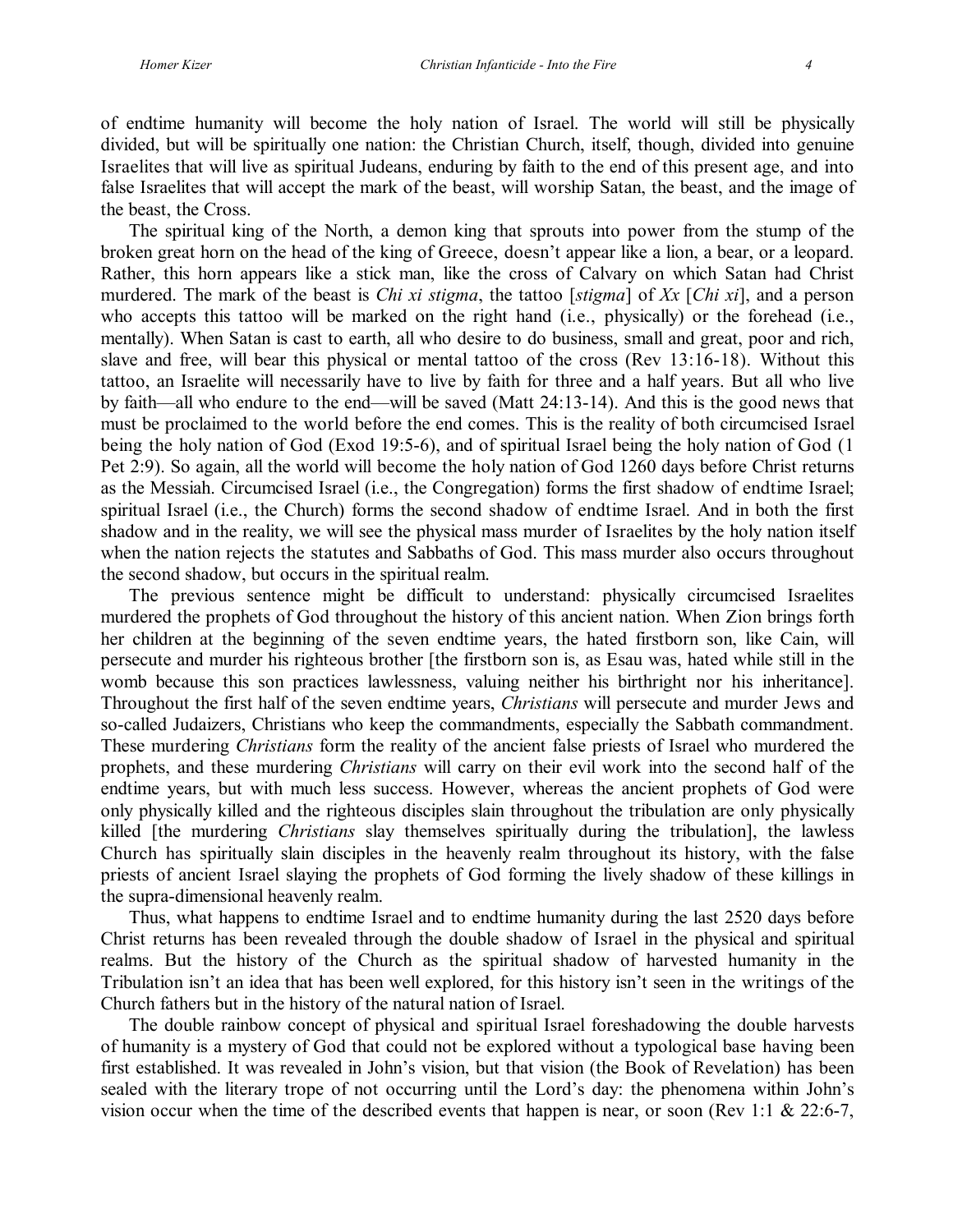10), not two millennia ago. The vision occurred near the conclusion of the  $1<sup>st</sup>$ -Century, but the events within the vision occur near the beginning of the 21<sup>st</sup>-Century. The seals on the scroll are not removed by the Lamb of God until John sees the Lamb remove them on the Lord's day; they are not removed in the  $1<sup>st</sup>$ -Century, but in the  $21<sup>st</sup>$ -Century. No one was found worthy to remove the seals earlier than when the Lamb of God removes them shortly prior to His return as the Messiah. So the scroll remains sealed until the middle of the Tribulation. Yes, that is correct, the scroll is still sealed even though the vision isn't sealed when the unsealing of the scroll occurs. These events within the vision haven't yet occurred—and won't occur until Israel has been empowered by the Holy Spirit. But because the scroll is written within and without, a little of the scroll can be read. And by using the lens of typology, what is written without (i.e., on the outside of) the scroll can now be disclosed.

John writes, "And a great sign appeared in heaven: a woman clothed with the sun, with the moon under her feet, and on her head a crown of twelve stars. She was pregnant and was crying out in birth pains and the agony of giving birth… She gave birth to a male child, one who is to rule all the nations with a rod of iron" (Rev 12:1-2, 5). The male child is the man Jesus of Nazareth, the Son of Man. Physical Israel gave birth to Christ, but the woman is more than physical Israel, for the dragon "became furious with the woman and went off to make war on the rest of her offspring, on those who keep the commandments of God and hold to the testimony of Jesus" (*v.* 17). Disciples of Christ keep the commandments of God and hold to the testimony of Jesus. The woman gives birth to both Christ and to His disciples, who together form the presently revealed Head and presently concealed [by the garment of Grace] Body of the Son of Man. The woman is Israel, the single nation of heirs promised to Abraham, the single nation that encompasses all peoples who have circumcised hearts and minds. She wears the sun as a cloak. The moon reflects the light of the sun. And without stretching imaginations, we can say that the moon represents physically circumcised Israel as a reflection of spiritual Israel, both of which are the clothing and footstool of the woman that is endtime humanity, or better, humanity, the mother of the glorified heirs of God.

Satan, when he sees that his time is short (he will be destroyed by fire coming out from his belly [Ezek 28:18-19]), pursues the woman, whose offspring keep the commandments of God and hold to the testimony of Jesus or have the spirit of prophecy (*cf.* Rev 12:17; 19:10). Satan cannot capture the woman, who flees through the split Mount of Olives; so he goes after the offspring of the woman, genuine Christians, who keep the Sabbath commandment which causes them to appear as the woman—the woman is natural Israel! Make no mistake about this. She will be grafted back to the root of righteousness during the first half of the seven endtime years. The fullness of the Gentiles will have come to God when these endtime years begin; so the Tribulation will see the grafting of natural Israel to Christ Jesus by faith. And the Gentiles who by faith keep the commandments are the children or offspring of natural Israel.

Prior to the liberation of physical Israel from bondage in Egypt, the nation could not physically serve *YHWH*: "And the Lord said to Moses, 'When you go back to Egypt, see that you do before Pharaoh all the miracles that I have put in your power. But I will harden his heart, so that he will not let the people go. Then you shall say to Pharaoh. "Thus says the Lord, Israel is my firstborn son, and I say to you, 'Let my son go that he may serve me.' If you refuse to let him go, behold, I will kill your firstborn son"'" (Exod 4:21-23). Likewise, prior to liberation of spiritually circumcised Israel from bondage to the law of sin and death that today dwells and has dwelt in the members of every disciple, the spiritual nation could not spiritually serve the Father and the Son without disobedience in the heavenly realm (1 John 1:8-10). Disciples needed the covering of Jesus' righteousness, which is like a garment as bright as the sun. But when Satan as the spiritual king of Babylon (Isa 14:4-21) refuses to let the Church go to serve the Father and the Son, God will slay Babylon's firstborns,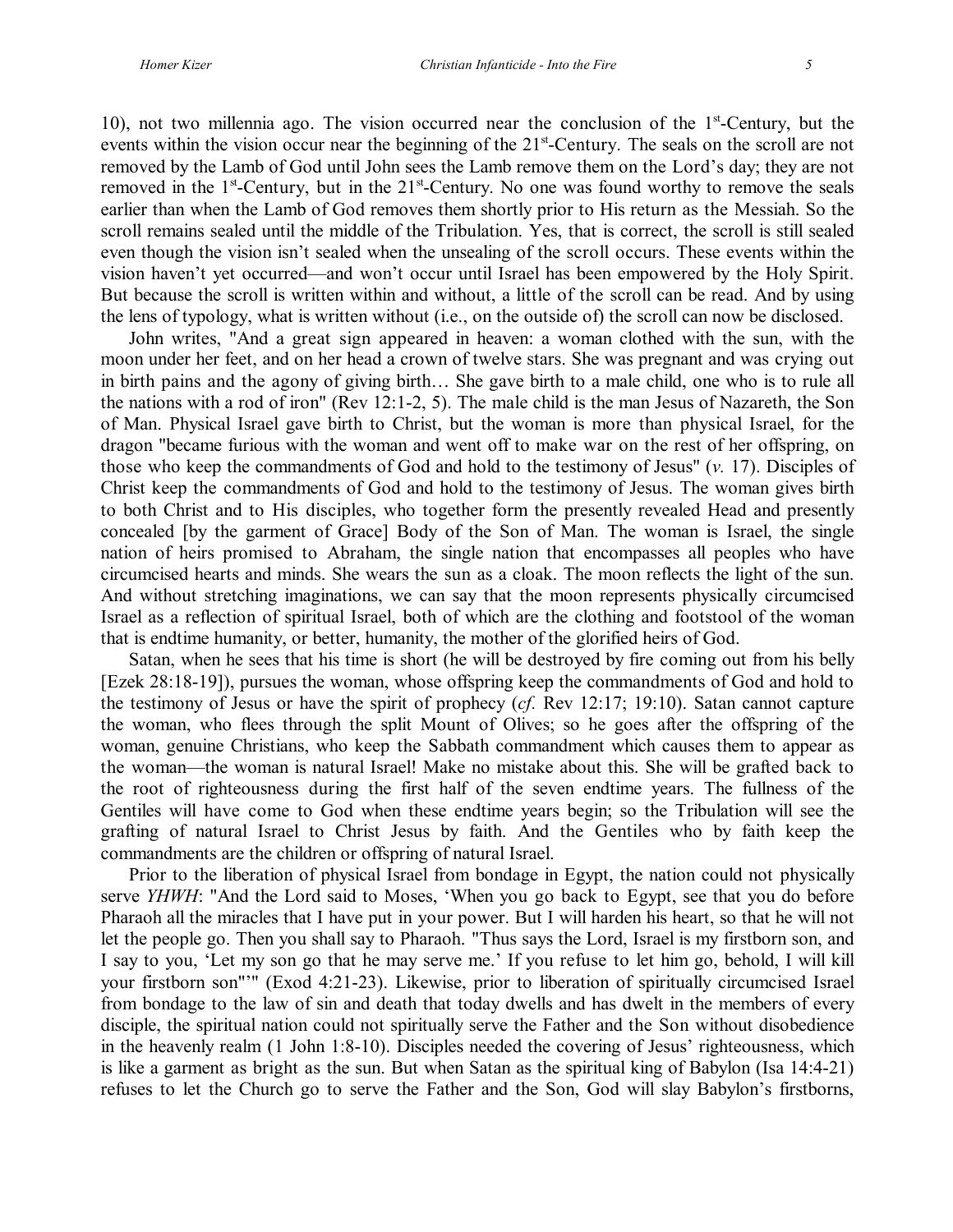spiritual and physical, as God slew the firstborn of Egypt (Isa 43:3-4), with the timing of this second slaying of firstborns to occur when the fullness of the Gentiles has come into faith.

Pharaoh, whose heart had to be supernaturally hardened so he could serve as the shadow of Satan, king of spiritual Babylon, would not allow Israel to serve the Lord, nor will Satan allow the greater Christian Church to serve God, a reality that should frighten all teachers of lawlessness. So it is here, where we begin to see the sun/moon relation of spiritual/physical shadowing that appears as a double rainbow: Pharaoh serves as the shadow of Satan, the spiritual king of Babylon, but Pharaoh has to be made to fit the reality of Satan as the true Antichrist (i.e., the second beast of Revelation 13), and as the demon possessing the human man of perdition. The physical reflects the light of the spiritual, which clothes the reality. The "reality" of all things is Christ (Col 2:17). Therefore, the reality of all that is against Christ is the Antichrist. This is what John references in his first epistle (1 John 2:18 & 4:3). The Antichrist casts many shadows that are the *many antichrists* who *have come* by which John knew "that it is the last hour" (2:18). These shadowy antichrists went out from the apostles, from Jerusalem, from the Church, but they were never of Christ. If they had been, they would have continued with Christ. But they went out that it might be plain that they were not of the Holy One. They lacked knowledge (*vv.* 19-20), and they inevitably taught either that the law was abolished or that a disciple must become a physical Israelite before becoming a spiritual Israelite.

Christ tells John that wisdom is called for to understand the mark of the beast (Rev 13:18). Jesus tells His disciples through Matthew that the reader needs understanding to realize who the abomination of desolation spoken of by Daniel is (Matt 24:15). John writes to disciples, "I write to you, not because you do not know the truth, but because you know it, and because no lie is of the truth. Who is the liar but he who denies that Jesus is the Christ? This is the antichrist, he who denies the Father and the Son" (1 John 2:21-22). The ultimate denial of Jesus being the Christ will be for Satan, when cast from heaven, to come as the Antichrist—to come as the messiah promising to establish a millennium reign, knowing that his time is short, that he is here to devour as many disciples as possible before being taken and cast into the bottomless pit for a thousand years.

As the king of spiritual Babylon, a governing hierarchy of rebelling angels to which humanity has been consigned (Rom 11:32), Satan has been the king of kings, reigning from the supradimensional realm over the mental topography of humanity; reigning over every king and every serf through being the prince of the power of the air. But king of kings is a title that will be given to Christ Jesus when the single kingdom of the world becomes the kingdom of the Most High and of His Messiah (*cf.* Rev 11:15; Dan 7:9-14). This title goes to Christ Jesus when Satan is deposed by being cast to earth halfway through the seven endtime years; so this is when Satan knows his time is short, when he seeks to devour Israel by requiring newly born disciples to accept the mark of the beast (the tattoo of the Cross – *Chi xi stigma*). As the reality of all that is against Christ, Satan slaughters newly born infants in the spiritual realm by requiring them to physically accept the tattoo of the Cross, which is, again, the image of the fourth beast of Daniel chapter 7, the demon who is the king of the North. Thus, spiritual knowledge coupled with wisdom and understanding comes from and with obedience, from and with hearing the words of Jesus and believing the Father (John 5:24), from and with holding the testimony of Jesus and keeping faith in Jesus (Rev 12:17 & 14:12). Keeping the commandments of God is the beginning of knowledge, wisdom, and understanding.

Therefore, to all Israelites, if your teacher doesn't keep the commandments of God, your teacher lacks knowledge, wisdom and understanding, regardless of how much love your teacher has. Retain the love (you must have love), but seek a teacher who keeps the commandments, for the people of God are destroyed for lack of knowledge (Hos 4:6 – read all of chapter 4). The spiritual Tree of Life only grows within the laws of God; it grows nowhere else. You cannot eat of its fruit in a San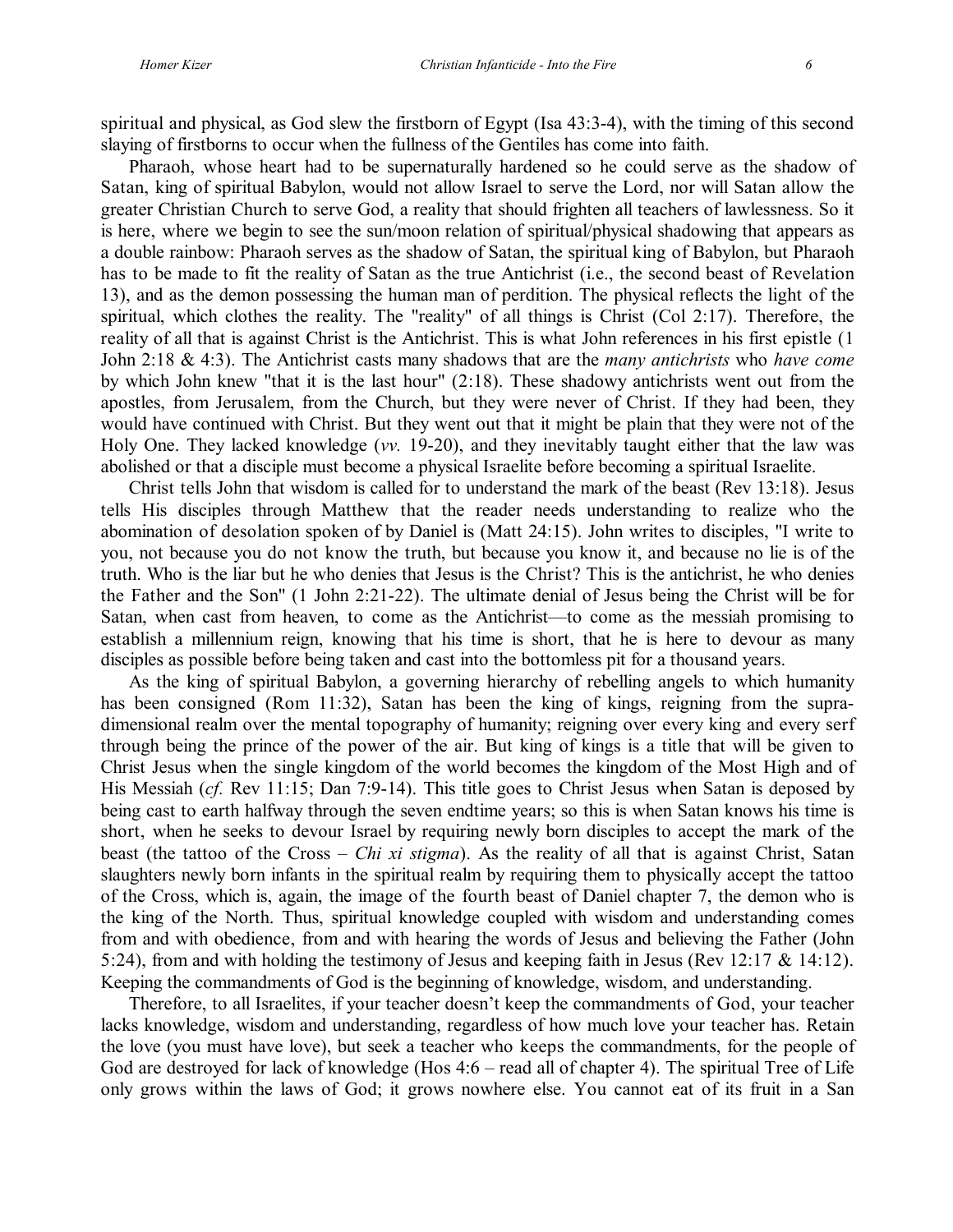Francisco delicatessen, or at a Coney Island hotdog stand. Its fruit is not for sale. It is freely given as the gift of the Father, but only to Israelites in covenant with Him and with His Christ.

It is easy to say that Satan, the reality of all that is against Christ, is responsible for the murder of infant sons of God [Israelite infants]. Certainly Pharaoh as a shadow of Satan ordered, '"Every son that is born to the Hebrews you shall cast into the Nile, but you shall let every daughter live'" (Exod 1:22). But Pharaoh did no killing himself. Nor can Satan kill any son of God in the heavenly realm.

Moses, a shadow of the man Jesus, was cast into the Nile in an ark of bulrushes. As such, Moses is foreshadowed by Noah, and serves as a shadow of the infant Jesus going to Egypt to escape Herod's murder of male infants. So disciples see a play of shadows, with these shadows and foreshadowing in Hosea's words, "When Israel was a child, I loved him, and out of Egypt I called my son" (Hos 11:1). The natural nation of Israel is the firstborn son of God (Exod 4:22), but this natural son is the shadow of the spiritual firstfruits, of which Jesus is first. So the natural nation of Israel is both the woman clothed by the sun, and the moon, which reflects the glory of the sun.

Matthew writes that an angel appeared to Joseph in a dream, and Joseph rose and took Jesus and Mary to Egypt to fulfill the prophecy, '"Out of Egypt I called my son'" (Matt 2:15). But again, *YHWH* identifies Israel as His firstborn son (Exod 4:22). And we see the rainbow effect of light bouncing around inside a water droplet to exit at various points, thereby creating a primary rainbow, a secondary rainbow, and multiple other rainbows, each weaker as less and less light remains inside the water droplet to exit. Historical narratives become analogous to water droplets, with time being a fluid just as water is. When Christ as the spiritual reality of all creation shines through a spray of historical narratives, a series of shadows of the spiritual reality is produced just as sunlight shining through water droplets produces multiple rainbows. Pharaoh's slaughter of Hebrew male children is a shadow of Herod's slaughter of Jesus' peers, and is the primary shadow of, "And the dragon stood before the woman who was about to give birth, so that when she bore her child he might devour it. She gave birth to a male child, one who is to rule all the nations with a rod of iron, but her child was caught up to God and to his throne" (Rev 12:4-5). Satan tried to physically kill the infant Jesus, then tried to spiritually kill Him by having Jesus worship him, then does physically kill Him. But Jesus lays down His life as the perfect sin sacrifice. Satan can do nothing that Jesus and the Father don't allow, the described situation in the beginning of the Book of Job. Meanwhile, in the timeless heavenly realm, Jesus as the First of the firstfruits is only the uncovered Head of the Son of Man, which must be revealed at the end of the age (Luke 17:30); for the Head now has a Body grown large under the mantle of Grace, but a mostly lawless Body. And Satan can do nothing to this flabby Body that the Head doesn't allow.

Satan as the reality of all that is against Christ was behind both the murder of Moses' peers, and the murder of Jesus' peers. And he will be directly responsible for the spiritual murder of all those who accept the mark of the beast, but he doesn't do the actual killing. He will have Christ Jesus do his killing for him.

Again, once Satan is cast from heaven, all of humanity becomes spiritual Israel, a nation holy to God. Satan tries to slay these potential sons of God by requiring them to, "worship the first beast, whose mortal wound was healed" (Rev 13:12). He no longer has the power to control mental landscapes from the supernal realm; he will be inside time, and must do his own murdering, which is only of physical bodies [*psuche* and *soma*]. He cannot kill a disciple in the spiritual realm, just as he couldn't kill the man Jesus of Nazareth in the spiritual realm. Disciples, though, can commit suicide in the spiritual realm by worshiping Satan, the beast, or the image of the beast.

An element of irony is here introduced: Satan doesn't kill those who accept the mark of the beast. God does (Rev 14:9-11 & 16:2, 20). Satan goes after those who will not accept the mark of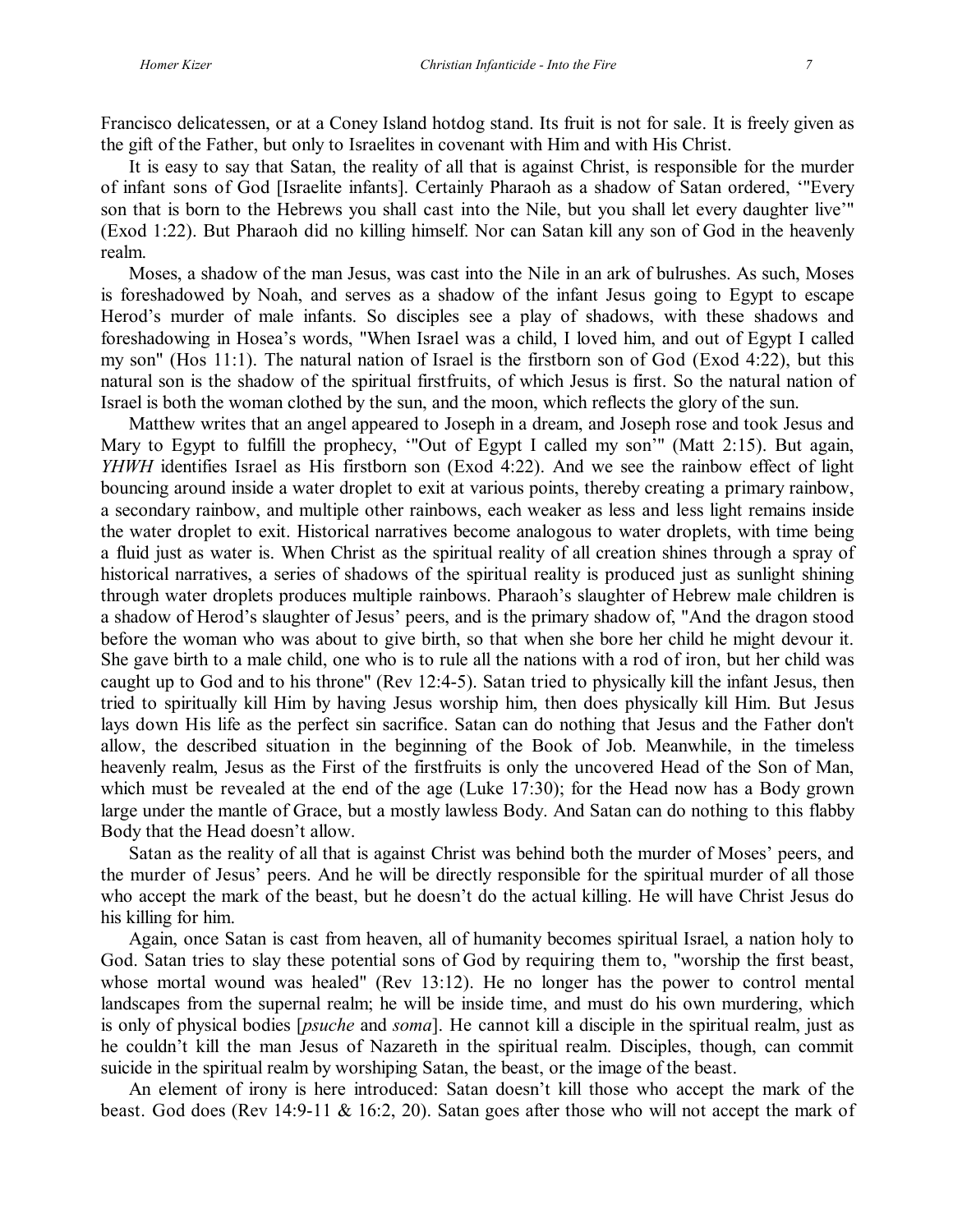the beast during the Tribulation. He kills disciples who will not worship him or the beast. He kills those disciples who keep the commandments of God and their faith in Jesus (Rev 14:12), as God allows (Rev 13:9-10) him to kill or imprison them. And it will not be easy maintaining faith in Jesus when being killed by the Antichrist for that faith. This is why the gospel that all who endure to the end will be saved (Matt 24:13) must be proclaimed to the world as a witness before the end comes (*v.* 14). All of the world will be *Israel* for the last 1260 days of the age. All will be called in, *Come out of her [Babylon], My people* (Rev 18:4), for all of humanity will be the people of God. All can be part of the resurrection to life.

Today, too many in Israel will not believe that the cross belongs to the Antichrist, despite Jesus being killed on a cross. **The cross is a murder weapon that Satan will again wield to slay sons of God.** The life of the man Jesus of Nazareth is the spiritual shadow of the lives of disciples, and of the redemption of humanity. And the cross is the weapon Satan uses to slay disciples, just as Jesus was slain on a Roman cross. The empty cross isn't a symbol of Christ overcoming death, but a statue of the spiritual king of the North, the fourth beast of Daniel chapter 7. And the disciple who bows to a cross acknowledges the person's servitude to demons!

If you do not overcome the cross as Christ did, you will be resurrected to condemnation. Satan intends to kill you in the spiritual realm by having you worship the cross although that is not what his ministers say. *Oh, the cross is not an idol, but merely focuses attention upon Christ* – the flames of hell also focus attention, right?

The greater Christian Church today was sent into mental bondage to the spiritual king of Babylon, with this captivity formalized at the Council of Nicea (ca 325 CE). Grammatico-historical exegesis has continued Israel's bondage to sin and to the king of Babylon. Yet this nation of spiritually-circumcised Israel has remained the holy nation of God. Spiritual Israel isn't restricted to seventh-day Sabbath keepers even though all of the nation should be keeping the seventh-day Sabbath (there is no other weekly Sabbath day that is holy to God). Spiritual Israel isn't restricted to Sabbath keepers who keep the annual holy days, or to Sabbath keepers who keep the annual holy days and the new moons. Rather, the holy nation of God consists of all who have been drawn and baptized in the name of Christ. This holy nation of God has multiplied as Israel did in Egypt; it will soon be half of humanity. When it is, the second Passover can occur: Israel will then be liberated from mental bondage to Satan as the shadow of the great endtime harvest of humanity being liberated from mental and physical bondage to sin. But Satan will use the Cross to try and recover Israel, just as Pharaoh took his army after physically circumcised Israel. The three days journey into the wilderness for which Moses asked is the shadow of the three year journey into the mental wilderness which spiritual Israel will be granted after the slaughter of firstborns in spiritual Babylon.

No words exist to sufficiently stress resisting taking the tattoo of the Cross when the many teachers of Israel are celebrating the return of the messiah and the inauguration of his millennium reign, achieved by the power of the Cross. A disciple must keep the commandments of God. During the first half of the seven endtime years, the fourth commandment will serve as the test for who is of God, and who is of the man of perdition, an Arian Christian who actually believes the demon possessing him is the "angel" Christ Jesus. The little horn on the head of the cross-shaped fourth beast will attempt to change times and the law (Dan 7:25) — and this attempt to change the Sabbaths of God by the man of perdition might be all a disciple has to cause the disciple to resist being murdered in the spiritual realm throughout the first 1260 days of the seven endtime years; for most Christians will rebel against God by attempting to enter into His rest on the following day (*cf.* Heb 3:16-4:11; Ps 95:10-11; Num chap 14; 2 Thess 2:3-12).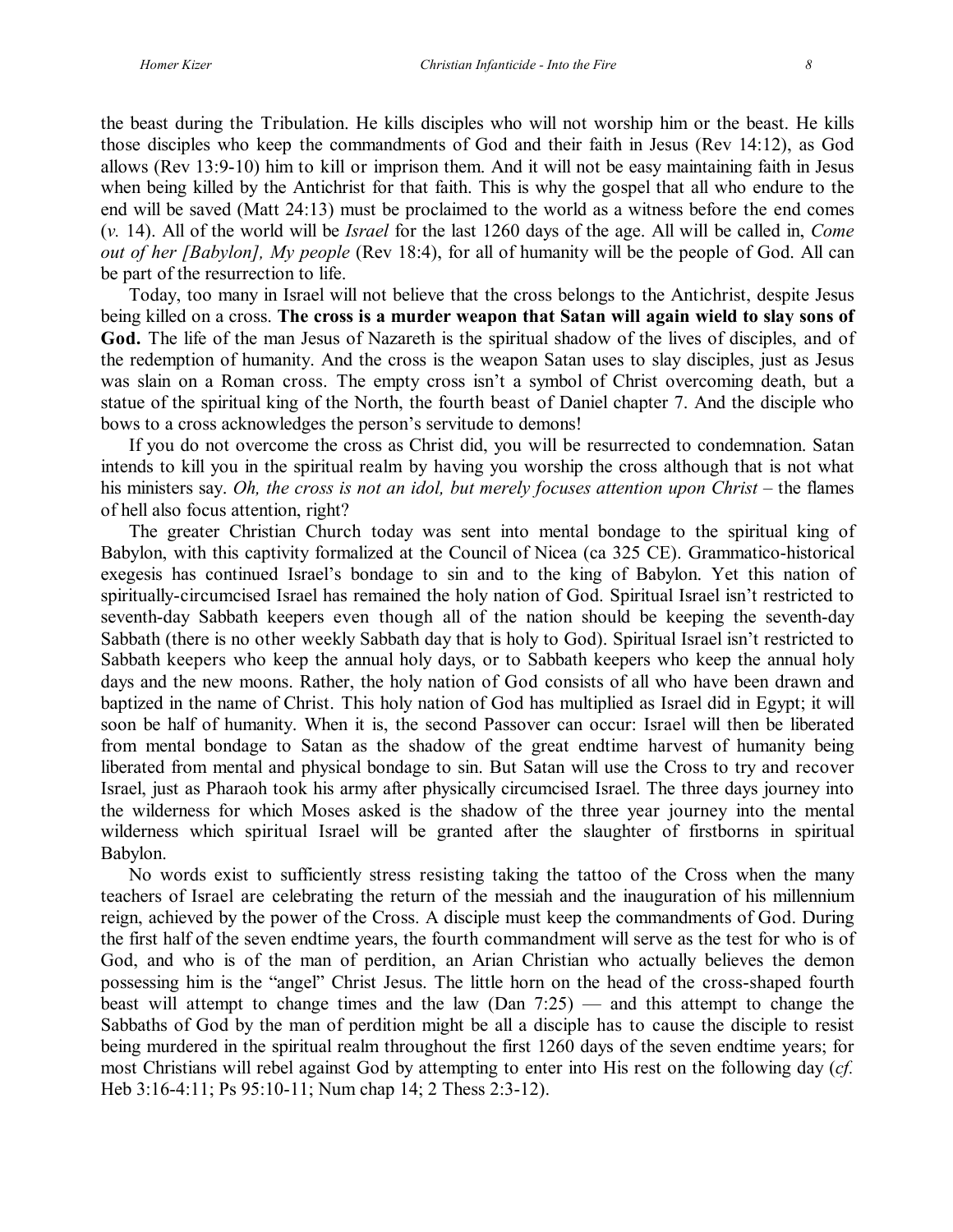Satan is a murderer. But he is also a coward in that he seldom does his own killing. In fact, he can not kill in the spiritual realm; he can only kill here on earth. He needs, absolutely, disciples to commit spiritual suicide, or for God to kill them.

God killing Israelites is almost unthinkable—until one reads Scripture.

Returning to the physical shadow cast by spiritual Israel: circumcised Israel and this holy nation's uncircumcised children would not keep the statutes and laws of God in the Wilderness of Sin/Zin. In fact, the natural nation of Israel never kept the commandments of God for more than a few years at a time throughout the nation's long history. Instead, the nation made up its own statutes while the nation profaned God's Sabbaths. So God gave His holy nation, natural Israel, statutes by which the nation killed itself … Israel remained the holy nation of God, for God will not break covenant. But natural Israel killed the nation's firstborns because of statutes God gave to this lawless nation. Consider what the Lord says,

Son of man, speak to the elders of Israel…[l]et them know the abominations of their fathers, and say to them, Thus says the Lord God: On the day when I chose Israel, I swore to the offspring of the house of Jacob, making myself known to them in the land of Egypt…[a]nd I said to them, Cast away the detestable things your eyes feast on, every one of you, and do not defile yourselves with the idols of Egypt; I am the Lord your God. But they rebelled against me and were not willing to listen to me.... I gave them my statutes and made known to them my rules, by which, if a person does them, he shall live. Moreover, I gave them my Sabbaths, as a sign between me and them, that they might know that I am the Lord who sanctifies them. But the house of Israel rebelled against me in the wilderness…. And I said to their children in the wilderness, Do not walk in the statutes of your fathers, nor keep their rules, nor defile yourselves with their idols; I am the Lord your God; walk in my statutes and be careful to obey my rules, and keep my Sabbaths holy that they may be a sign between me and you, that you may know that I am the Lord your God. But the children rebelled against me. They did not walk in my statutes and were not careful to obey my rules, by which, if a person does them, he shall live; they profaned my Sabbaths. Then I said I would pour out my wrath upon them…moreover, I gave them statutes that were not good and rules by which they could not have life, and I defiled them through their very gifts in their offering up all their firstborn, that I might devastate them. I did it that they might know that I am the Lord. (Ezek 20:1-26)

The Lord God—*YHWH*, Israel's *Elohim* (Exod 20:2)—claims responsibility for giving His holy nation statutes that defiled the nation through sacrificing its firstborns to a god who was no god. The Lord gave Israel His statutes and His Sabbaths through the nation hearing His spoken words, but circumcised Israel spurned both statutes and Sabbaths. The Lord then gave the uncircumcised children (Josh 5:2-7) of the nation that left Egypt His statutes and His Sabbaths in the second covenant (Deu 29:1), but these children, like their dead parents, spurned both. Finally, He directed the nation to kill itself that it might be horrified at its rejection of His statutes and Sabbaths, but the nation's slaughter of its firstborns never horrified the nation although this practiced horrified both Greeks and Romans.

With the confidence that only comes from statutes given by God, Israel took its practice of slaying its firstborns with it westward to Carthage and beyond, and eastward to the steppes of Russia, from where English speakers today get the nursery rhyme, *Rock-a-bye Baby in the treetop*. Instead of the remains of firstborns being placed in *tophets* as was done by the Israelites that immigrated to Carthage, firstborns of the tribes that went east and north were abandoned in cradleboards as these peoples migrated into European forests.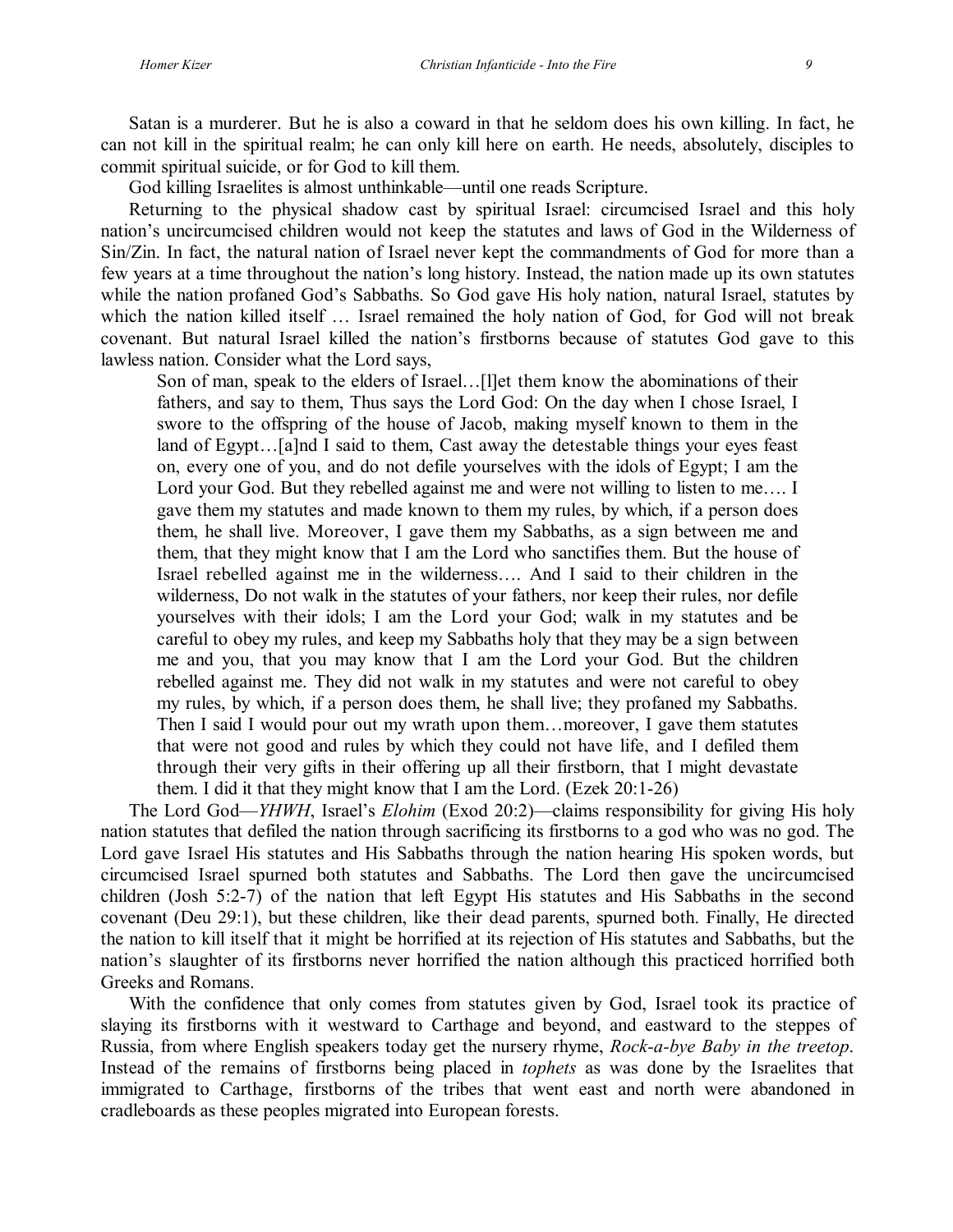Again, circumcised Israel forms the shadow of spiritual Israel, and together, both circumcised and spiritual Israel form the double shadow (like a double rainbow) of endtime Israel, the holy nation that is harvested during the seven endtime years of tribulation. And circumcised Israel killed its firstborns because God defiled the nation through its gifts *after* the nation rejected the terms of the covenant to which it had agreed and by which it was made the holy nation of God. Natural Israelites defiled themselves by rejecting the statutes and Sabbaths of God; they were ultimately responsible for murdering their firstborns even though humanly, we would like to assign their guilt to Satan. But as God's holy nation, Satan couldn't cause Israel to "do" anything unless God allowed the activity.

The concept of Satan's restricted activity has not been previously developed: Flip Wilson used a line to the effect that *the devil made me do it*. The line can be true for everyone who belongs to the King of Babylon. Daniel tells Nebuchadnezzar, '"You, O king, the king of kings, to whom the God of heaven has given the kingdom, the power, and the might, and the glory, and into whose hand he has given, wherever they dwell, the children of men'" (2:37-38). Satan, as the spiritual king of Babylon (Isa 14:4-21) rules men wherever they dwell, but Nebuchadnezzar never ruled men in Chile or in China. So what Daniel tells Nebuchadnezzar is physically true to an extent, but spiritually true of all humanity, for Satan rules as the prince of the power of the air (Eph 2:2). He rules over the mental topography of humanity. Except for disciples (Rom 8:2) who have been mentally set free by spiritual birth, Satan rules over all humankind—no one is exempt unless in covenant with Christ Jesus, this covenant renewed annually by drinking of the cup on the night Jesus was betrayed. This means that every disciple who does not take the sacraments on the night Jesus was betrayed is still ruled by Satan.

When in covenant with the Father, having both the Breath of the Father and the Breath of the Son, disciples cause Satan to flee from them. Satan has no power over the minds of these disciples. Satan cannot cause an in-covenant disciple to do anything. Disciples sin (and all come short of perfection) because of either wandering away from the covenant, or by being weak in faith and surrendering to one's flesh. However, once a disciple has walked away from the covenant, Satan can mentally abuse disciples, thereby causing disciples to do what they never would do if they were close to God. But disciples have to first walk away from the covenant by which Christ bears their sins. And if they die away from the covenant, they will be resurrected to condemnation, for they are without excuse.

Satan didn't cause circumcised Israel to burn their firstborns; God did, an extremely important distinction for God can kill and will kill in the portion of the heavenly realm inside the void [the *Tzimtzum*]. Satan didn't cause the earth to open and swallow Korah and his fellow rebels (Num chap 16); God did. Satan didn't kill the firstborns of Egyptians, men and beasts; God did. With the exception of Joshua and Caleb, Satan didn't kill the adult nation that left Egypt; God did. And how many more has God killed—and how many more will He kill? The slain of the Lord shall be many upon His return (Isa 66:16). Yet with more boldness than good sense, the greater Christian Church tempts this same God through its continued lawlessness. *How foolish can humankind be?*

Before entering the promised land, Israel was offered the Holy Spirit through the euphemism of receiving circumcised hearts and souls/minds [*nephesh*] upon obedience to God (Deu 30:6). This is the second covenant, then mediated by the man Moses. This covenant was ratified by a song (Deu chap 32); it is spiritual covenant, never to be replaced or abolished (Heb  $9:23$  — a song is a better sacrifice than blood) even though its mediator will change. Natural Israel never fulfilled the terms of this second covenant even though the nation was taken captive and taken into a far land, where, with only a few exceptions, the nation bowed down to the golden idol of Nebuchadnezzar. So this second covenant remained visible but not in force until Christ Jesus was born of Spirit as the last Adam.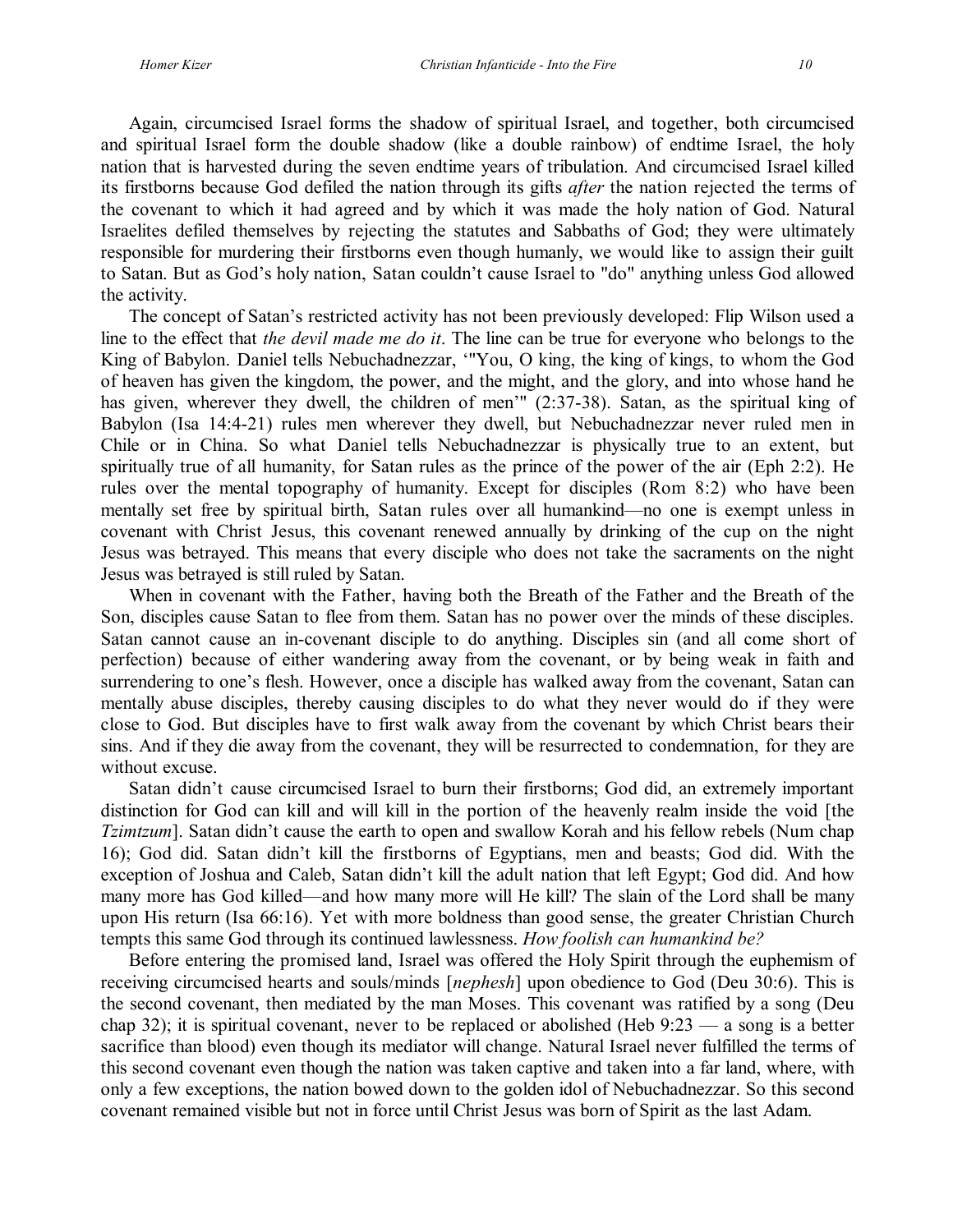No human being had life in the heavenly realm until the divine Breath of the Father  $\Pi v \in \mathcal{L}$ Aytov] descended as a dove, lit, and remained on the man Jesus of Nazareth (Matt  $3:15-17$ ) to fulfill all righteousness. If any human being would have had life in the heavenly realm, then Jesus would not be the last Adam (1 Co 15:45); nor would the first Adam have been a type of the one to come, Christ Jesus (Rom 5:14). Therefore, what is seen in Scripture is that the prophets and King David had the use of the divine Breath of *Yah*, the *Logos*, who was *Theos* [ $\Theta \in \text{o} \cdot \varsigma$ ] and was with *Theon* [1,@<] from the beginning (John 1:1-2). But having use of the divine Breath of *Yah* or *Theos* did not give life in the heavenly realm, as evidence by what Jesus said concerning John the Baptist (Matt 11:11). Therefore, no Israelite could have received a circumcised heart until after the man Jesus fulfilled all righteousness to become the last Adam. So the second covenant mediated by Moses (Deu 29:1) could not go into effect until after Jesus came to die at Calvary. For natural Israel, this second covenant, with Moses still as its mediator, goes into effect with the beginning of the seven endtime years, when the natural nation will mentally journey back to Judea by professing that Jesus is Lord and believing that the Father raised Jesus from the dead (Rom 10:9).

Except for a few exceptional individuals, ancient Israel never obeyed God. King David had the Holy Spirit (Ps 51:11; Mark 12:36) with him, but since most of the nation and most of its kings refused to be ruled by God, the second covenant never was implemented; for this second covenant required that Israel, by faith (Deu 30:1-2), return to God, loving Him with heart and mind, keeping His statutes, laws, and commandments. This second covenant, as mediated by Moses, promises spiritual circumcision *following* demonstrated obedience, not preceding obedience. Thus, as mediated by Moses, the second covenant doesn't require the extension of Grace to the natural Israelite, observant by faith as Abraham was before entering into this covenant.

Understand that natural Israel received a law that would have lead to righteousness is pursued by faith (Rom 9:31-32). The lawyer asked Jesus what he must do to inherit everlasting life (Luke 10:25). Jesus asked how the lawyer read the law, and the lawyer answered correctly (*vv.* 26-27). Jesus said to go and do what the lawyer answered, and the lawyer would live (*v.* 28); so the law by which Israel would have attained righteousness was known, but not pursued.

The primary better promise added to the second covenant when the mediator changed from Moses to Christ Jesus is the receipt of the Holy Spirit prior to obedience, not following obedience. When the mediator changed, Israel went from being a physical nation to being a spiritual nation—and the promised return of spiritual Israel would not be to physical Judea, but to keeping the commandments of God, especially the Sabbath commandment, when this spiritual nation was in a far land. And the promised return of the natural nation to Judea didn't occur in the 1<sup>st</sup>-Century when the natural nation was again taken into captivity and taken to a far land; for the promise of entering into God's rest would not again stand for the natural nation until the seven endtime years began.

The natural nation of Israel entered Judea on the 10<sup>th</sup> day of the first month under Joshua (Josh 4:19); it entered as the selected paschal lamb of God, but it continually proved to be an unworthy sacrifice. So not until the *Logos*, born as the man Jesus, came down from heaven was anyone of the natural nation of Israel found worthy of being a sacrifice to God—and His death at Calvary left the remainder (with a few exceptions) of Israel to die condemned by the Law that the nation did not keep. This situation, however, will change when disciples of Christ Jesus are empowered by the Holy Spirit, and thus, liberated from the law of sin and death that has been dwelling in the fleshly members of every disciple (Rom 7:25), this liberation coming at the beginning of the seven endtime years. Then, every disciple will become a worthy sacrifice either in this world or in the heavenly realm. And whereas, Christ Jesus is the Passover Lamb of God, a Lamb appropriate to the size of the household of God, disciples are Israel, His Body.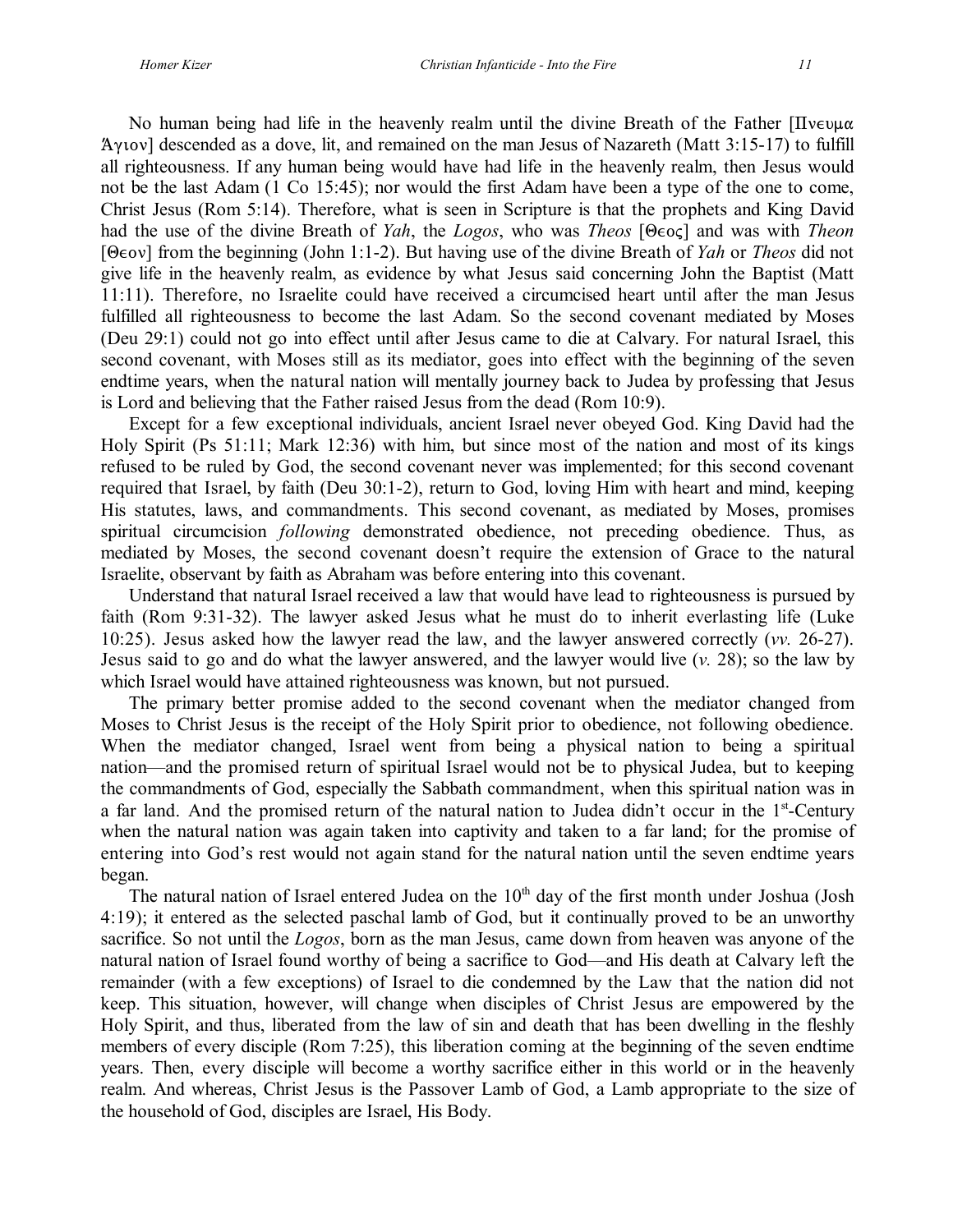When a lamb is sacrificed, both his head and body are slain. The head cannot be killed without the body also dying. But when Jesus was sacrificed, His Body had not yet been born of Spirit, a situation that presents logical gridlock in this realm, but a reasonable situation in the timeless heavenly realm where His Body now awaits empowerment by the Holy Spirit, leaving it without indwelling sin and as such, a worthy and acceptable sacrifice to be offered to God during the first half of the Tribulation. Therefore, when Israel is liberated from indwelling sin and death, Israel will be sacrificed as the selected lamb that entered God's rest under Joshua so long ago. And the natural nation of Israel will comprise a large portion of Israel that is physically sacrificed, with the firstborn son of the last Eve [i.e., the lawless Christian Church] comprising the portion of Israel to be sacrificed in the heavenly realm, a haunting reality few teachers of Israel have been willing to discuss.

Receipt of the Holy Spirit prior to demonstrated obedience became necessary to cause a person in a far land to leave the world; became necessary when salvation was extended to Gentiles. The natural or carnal mind is hostile to God, will not submit to God, and indeed, cannot submit (Rom 8:7). The person who has not been born of Spirit, Jew or Greek, is actually hostile to God, the reason why none of the Sadducees and Pharisees kept the commandments (John 7:19) even though they were excellent readers of the Law. They couldn't keep covenant with God by faith without having the Spirit of God. Thus, of necessity, natural Israel was a lifeless shadow of the spiritually circumcised nation. Therefore, since natural Israel could not keep covenant with God without the Holy Spirit, the divine Breath of the Father, it was necessary for the Father to draw a person from the world (John 6:44, 65) by giving the person a puff of His Breath. The person has now received the Holy Spirit, is born of Spirit, and will [or should] rebel against the world. The person has been born anew, and is spiritually equivalent to a physical Israelite infant of less than eight days age. For disciples, baptism replaces circumcision of foreskins as the inclusionary rite of passage by which a person is made part of the holy nation of God. With baptism comes judgment (1 Pet 4:17). And since this born of Spirit Gentile, in particular, has not had a long history of keeping the precepts of the Law either by faith or by the works of his or her hands, Christ Jesus covers this newly born spiritual infant with His righteousness, the reality of Grace.

As the reality of circumcised Israel burning the nation's firstborns to Molech, endtime humanity receives circumcised hearts and minds, and empowerment by the Holy Spirit when the world is baptized in Spirit halfway through the seven years of tribulation. Spiritual circumcision is a euphemistic expression for the equally euphemistic expression of the laws of God being written on hearts and minds (Jer 31:33; Heb 8:10; 10:16). Both expressions mean that a person has received the Breath of God [*Pneuma 'Agion*]. And liberation by the Holy Spirit means that a person has been filled with Spirit so that sin can no longer dwell in the flesh of the person—and when sin no longer dwells in the flesh, the person is without excuse for not obeying God. The laws of God are not far from the person, but within the person. Sin is no longer within the person, who previously did not know God, but with liberation, now knows God and has internalized the laws of God. So all of endtime humanity should immediately begin obeying God. However, the double shadows of physical and spiritual Israel reveal that endtime humanity will have to be taught to obey, will have to be taught how to read the fine print of what has been written on all hearts and minds by using the royal law as a mirror.

Two liberations precede the liberation of humanity from bondage to sin and death halfway through the seven endtime years. The first liberation was of physically circumcised Israel in bondage to Pharaoh three and a half millennia ago. The second liberation was of the Church [i.e., spiritually circumcised Israel] in bondage to sin and death three and a half years previous to the liberation of all humanity. And those spiritual Israelites, liberated at the second Passover, who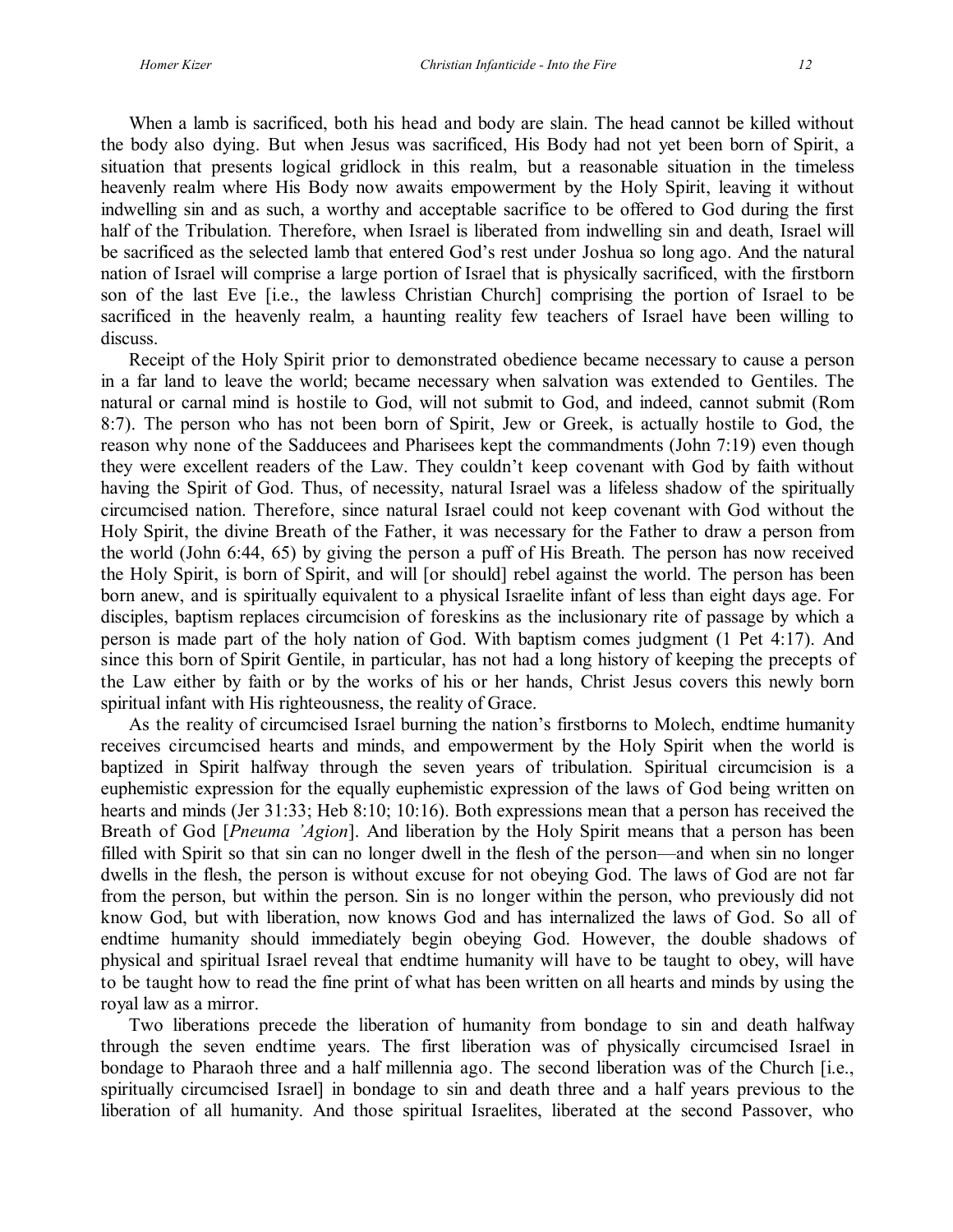return to sin, to worshiping the beast, to living as Gentiles will not teach endtime humanity to live within the laws of God. They constitute the great falling away, and they will celebrate the triumph of the Cross before they experience the undiluted wrath of God (Rev 14:10).

The imagery associated with the endtime harvest of humanity is grim:

Then I [John] looked, and behold, a white cloud, and seated on the cloud one like a son of man, with a golden crown on his head, and a sharp sickle in his hand. And another angel came out of the temple, calling with a loud voice to him who sat on the cloud, "Put in your sickle, and reap, for the hour to reap has come, for the harvest of the earth is fully ripe." So he who sat on the cloud swung his sickle across the earth, and the earth was reaped. [paragraph break in translation] Then another angel came out of the temple in heaven, and he too had a sharp sickle. And another angel came out from the altar, the angel who has authority over fire, and he called with a loud voice to the one who had the sharp sickle, "Put in your sickle and gather *the clusters from the vine of the earth*, for its grapes are ripe." So the angel swung his sickle across the earth and gathered the grape harvest of the earth and threw it into the great winepress of the wrath of God. And the winepress was trodden outside the city, and blood flowed from the winepress, as high as a horse's bridle, for 1,600 stadia. (Rev 14:14-20 emphasis added)

Two crops of the earth are harvested upon Christ Jesus' return: the first is *the harvest of the earth*; the second is *the clusters of the vine of the earth*. Christ is the true vine (John 15:1), but He is not the vine of the earth. The vine of the earth looks like the true vine, but isn't of the Father. It is of the Antichrist. And a great many people will think they are attached to Christ when they have attached themselves to the Cross. They will identify themselves as genuine Christians. They will have taken the mark of the beast. And they will be killed by God because of their lawless form of Christianity; for the Father will not be mocked once He has made the peoples of the earth His holy nation.

Within the resurrection of firstfruits upon Jesus' return are genuine and false disciples, the first resurrected to life, the second resurrected to condemnation. Doing evil gets a person into the resurrection to condemnation. Doing great works in Christ's name, casting out demons in Christ's name, prophesying in Christ's name while teaching lawlessness gets *a Christian* cast into the lake of fire. All judgment is given to Christ, and in the parable of the pound, He, as the young nobleman who returned from a far country, will have His enemies (those who will not be ruled by Him) slaughtered before Him. So this is not the sweet little baby Jesus who was laid in a manger. Christ Jesus returns as a man of war, the Lord to whom Moses sung (Exod 15:1-18). And He will shed much blood upon His return.

Again, immediately before Satan is cast from heaven, there will only be self-identified Christians on earth. When he is cast down and the Holy Spirit is poured out on all flesh, there will be only false or genuine Christians. All of humanity will have received the Holy Spirit. All will accept Christ or the Antichrist as their Savior. The mental landscape of humanity will not be hostile to God (Rom 8:7), but will seek to please God. And the Antichrist will be on earth, a spirit being [the Adversary] claiming to be the returned Christ here to set up his millennium-long reign as king of kings. But there will be continual war, one clue that this *Christ* is the Antichrist. And this false *Christ* will cause humanity to worship the Cross, which is the image of the beast. This false *Christ* will enforce the changes of times and laws of the man of perdition, who was the last shadow of Satan prior to the dragon being cast from heaven. But this false *Christ* can only kill the bodies of genuine disciples, who keep the commandments of God and keep their faith in Jesus. He cannot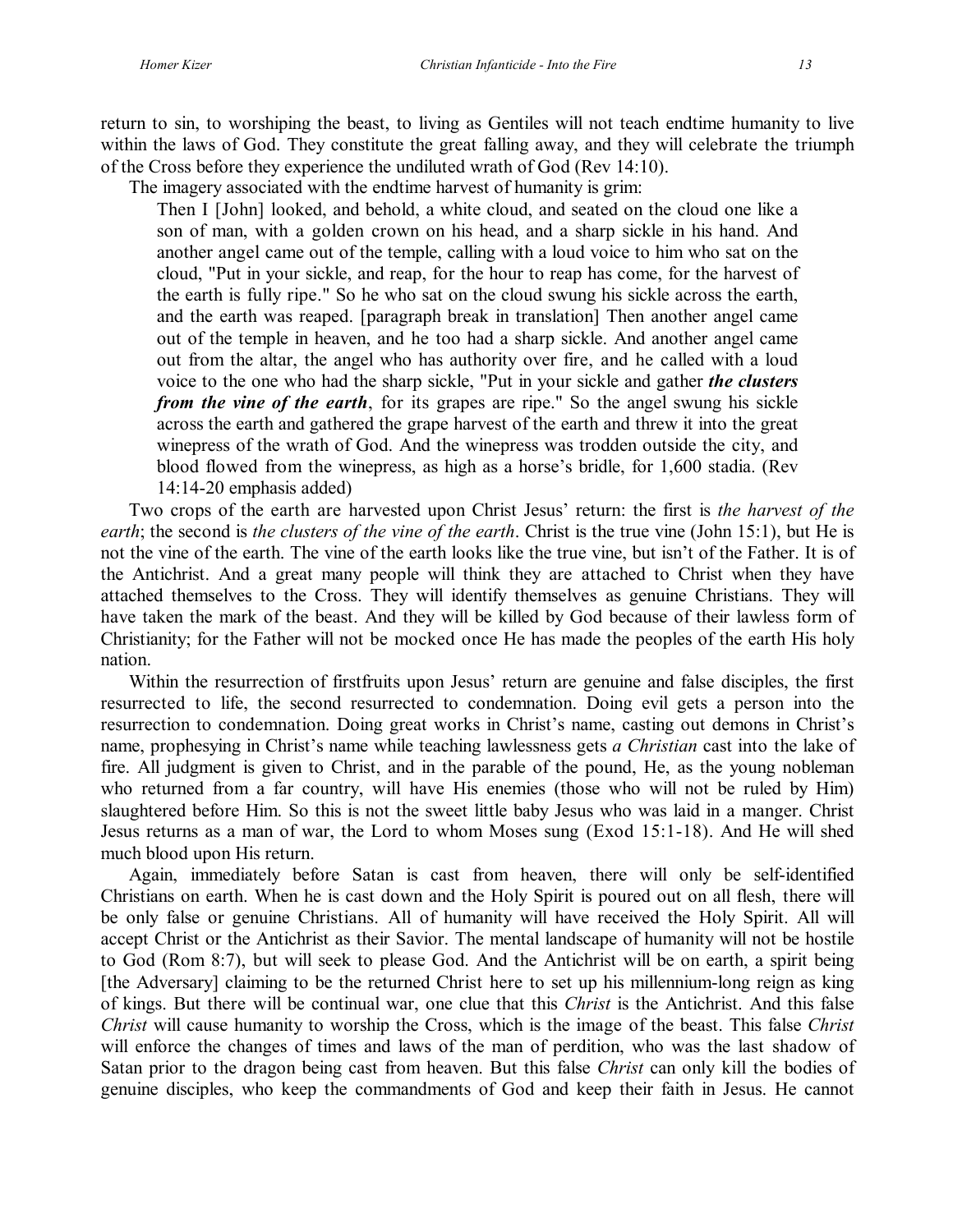touch them in the spiritual realm, for he cannot return to heaven. He will be confined inside of time while awaiting his destruction.

Satan gets an interrupted [by the thousand years] seven year run at humanity from inside time: three and a half years before Christ returns as the Messiah, then three and a half years after the Millennium. For a thousand years, he is bound inside time, where humans can see him and taunt him as he has done the glorified Jesus while He and the Father awaited the ripening of humanity so that humankind could be harvested.

The clusters of grapes from the vine of the earth will be the harvest of Christians who will not live within the laws of God; they are law-breakers and all who would cause saints to sin. They are those human beings who have taken the mark of the beast, the mark of death upon themselves, with many to come from the great falling away 220 days into the seven endtime years. Some will come from being deceived by Satan through physical means during the last three and a half years before Christ returns.

Today, as the prince of the power of the air (Eph 2:2), Satan deceives all of humankind (Rev 12:9) by reigning over the mental topography of humanity. Certain thoughts, such as obedience to God, cannot take root in the soil of this landscape. Only when the ruler of a person's mental landscape changes by the Father drawing the person from the world and giving the person a puff of His Breath can a person serve God, or desire the things of God. Even though a person is created in the image of God, as long as Satan remains as the ruler of a person's mental topography, the person will have the spiritual understanding of a dog.

Except for a remnant of spiritual Israel, the holy nation of God is today ruled by Satan through his surrogates, Sin and Death, the kings of the South and of the North, respectively. This latter holy nation has received the Holy Spirit, and actually desires Christ in the same manner that Eve's desire was for her husband (Gen 3:16). The Christian Church is the second Eve, the Zion who will bring forth two nations in a day (Isa 66:8) — and she will experience horrific pain in childbirth, her hard labor pains being the seven endtime years. Her teachers have the Spirit of God, but they are disguised ministers of righteousness for they are ruled by the spiritual king of Babylon (2 Co 11:15). She is actually a woman to be pitied, for her firstborn son will slay his righteous brother, leaving the latter dead in this world and the former dead in the heavenly realm. Thus, she will give birth to one more son, a spiritual Seth, the third part of humanity (Zech 13:9), halfway through the seven endtime years.

As natural Israel dwelt in captivity in Babylon, where God sent the lawless nation for its good; as the Apostle Paul commanded the saints at Corinth to give a member over to Satan so that the fellow's spiritual life might possibly be saved; and additionally, as *YHWH* gave statutes to natural Israel to sacrifice its firstborns so that through the act of murdering its babies, the firstborns of the idolatrous nation [firstborns that rightfully belonged to God] might be saved through resurrection in the great White Throne Judgment, God has given to spiritual Israel statutes and rules that have transformed would-be sons into spiritual beasts that will be sacrificed upon Christ Jesus' return, thereby making possible the resurrection of firstfruits prior to when their sins are given to Satan after the thousand years. Yes, these statutes and rules should horrify the spiritually circumcised nation, but the lawless Christian Church is ruled by antichrists who deny that Jesus came in the flesh, deny that Jesus spent three days and three nights in the grave before being resurrected to glory. These antichrists make Jesus fully man and fully God as if *Theos*, Himself, came as the man Jesus, rather than *Theos* coming as His Son, His only (John 3:16 — read this in Greek). If Jesus were fully God, He would not have been tempted as disciples have been tempted. Plus, there could be no resurrection of first fruits, for  $\Theta$ eoc was the helpmate of  $\Theta$ eov in the heavenly realm. But when *Theos* entered His creation as His Son, He ceased to exist in the heavenly realm. The union of *Theos*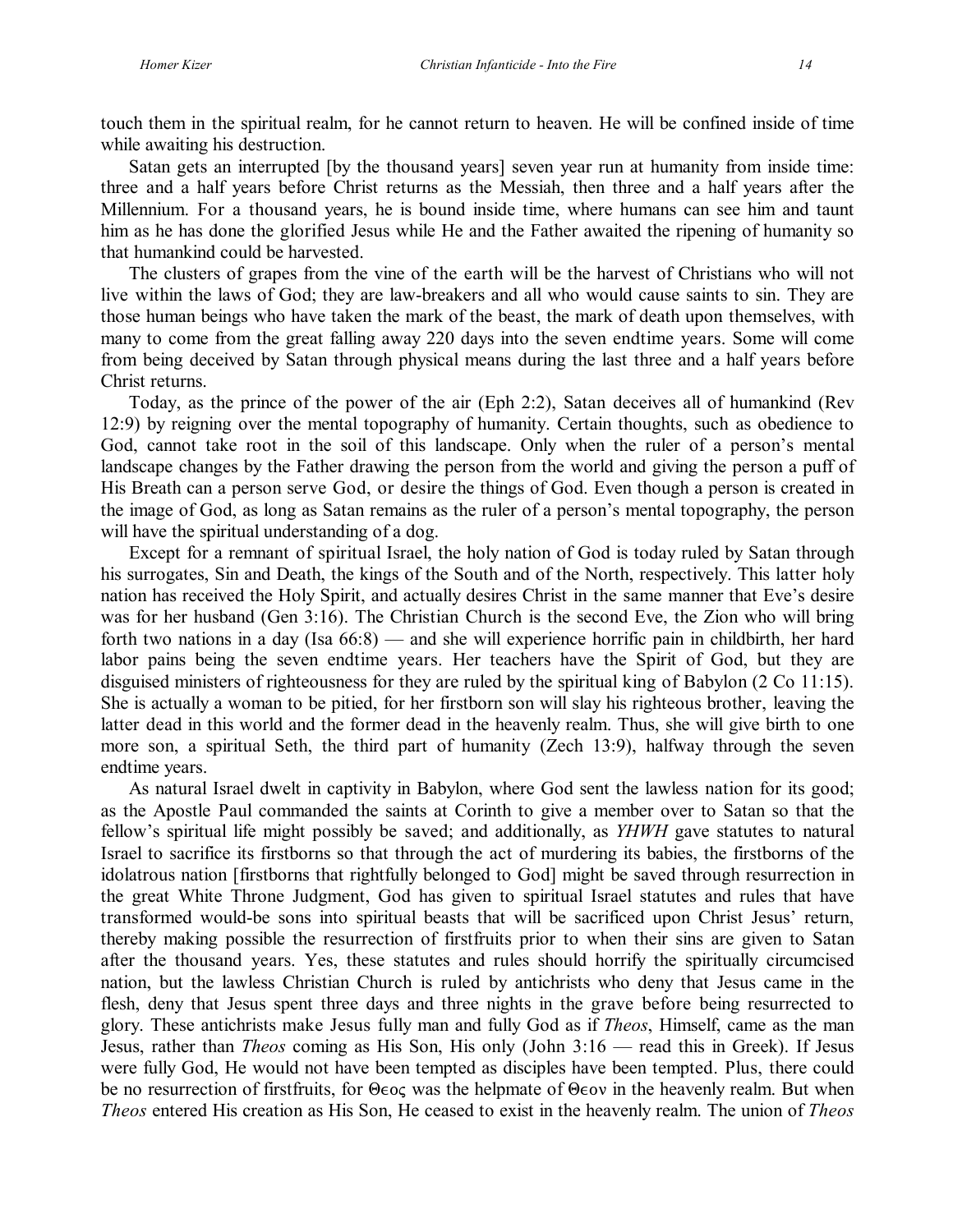and *Theon* in which the two were [or functioned as] one in the heavenly realm ended as if *Theos* had died when He came as the man Jesus. He was no longer fully God, and the person who teaches that He was is an antichrist.

The spiritual descendants of the many antichrists the Apostle John found today, in the first years of the 21<sup>st</sup>-Century, adorn altars and steeples and parking lots with statues of a filled or an empty Cross, thereby making the Cross the idol that kills, appropriate considering that the mark of the beast is the tattoo of Christ's cross. These antichrists conclude their heresy by denying the only sign Jesus gave of His divinity—they teach that Jesus was alive in the grave, preaching in hell for a couple of nights and a day. Thus, these many antichrists that teach through the authority invested in them by the king of Babylon murder newly born sons of God in the spiritual realm, where Satan cannot harm them. They do Satan's killing for him by teaching these spiritual infants to commit suicide; they do Satan's killing for him by causing these sons of God to rebel against their Father. And they are the shadow of grape clusters harvested from the vine of the earth. Many of them will live into the Tribulation, and will never abandon their worship of the Cross, that stick-figured fourth beast of Daniel chapter 7 whose body is burned (Dan 7:11-12) when the kingdom of the world becomes the kingdom of the Most High and of His Christ (Rev 11:15). They will readily accept the mark of the beast, and they will willingly worship the image of the beast. They will command their students to do likewise. Thus, they practice today, and will practice in the future Christian infanticide. They sacrifice babes in Christ in the lake of fire just as circumcised Israelites burned babies to Molech. They do in the spiritual realm what circumcised Israel did physically. And they do it for the same reason: to please God after they have rejected His statutes, His laws, and His Sabbaths.

Yes, the many antichrists of John's day and of this endtime age desire to please God through their worship of Him on their terms and by their statutes and on days they have determined to be holy. They don't want to worship Satan. Their desire is Christ. They preach *Christ* to the world [not really: they preach the Cross to the world]. But they do not teach disciples to live as Judeans, what Peter taught Gentile converts. Paul doesn't chide Peter for teaching converts to be Judeans, but for separating himself from these converts when the Circumcision Faction came from Jerusalem (Gal 2:14 – the passage is not well rendered in most English translations, and should be read in Greek). The circumcision faction was those whom John mentions who went out from the Apostles, but were never of them. Jesus warned His disciples not to mislead, for many would come in His name and mislead many. The Circumcision Faction seems, from Paul's letter to the Galatians, to have been leading persons in the Jerusalem Church. But as the Circumcision Faction lead disciples into physical minded practices that negated the importance of Grace, the fellowships in Asia abandoned Paul and taught a lawless gospel while Paul yet lived.

Paul's accursed gospel was mixing the physical covenant with the spiritual covenant, was requiring spiritual Israelites to first become physical Israelites. Scripture supported the circumcision faction (Gen 17:1-14), making this controversy the shadow of the role of women in the endtime Church—and of the use of so-called Sacred Names. And the mixing of physical and spiritual covenants is taught in what is popularly called the "prosperity gospel." All who teach that a spiritual Israelite will be physically blessed for *sowing seed* into a spiritual ministry are liars, are antichrists, are teaching a doubly accursed gospel. Their teaching violates both the physical covenant, and the spiritual covenant; for the endtime reality of the double shadows of physically circumcised and spiritually circumcised Israel is this endtime holy nation of God not accepting the mark of the beast and thereby not being able to buy and sell and profit in a worldly manner. The reality of the shadows is being cut off from the means of acquiring wealth. The reality is that all of humanity must live by faith for three and a half years.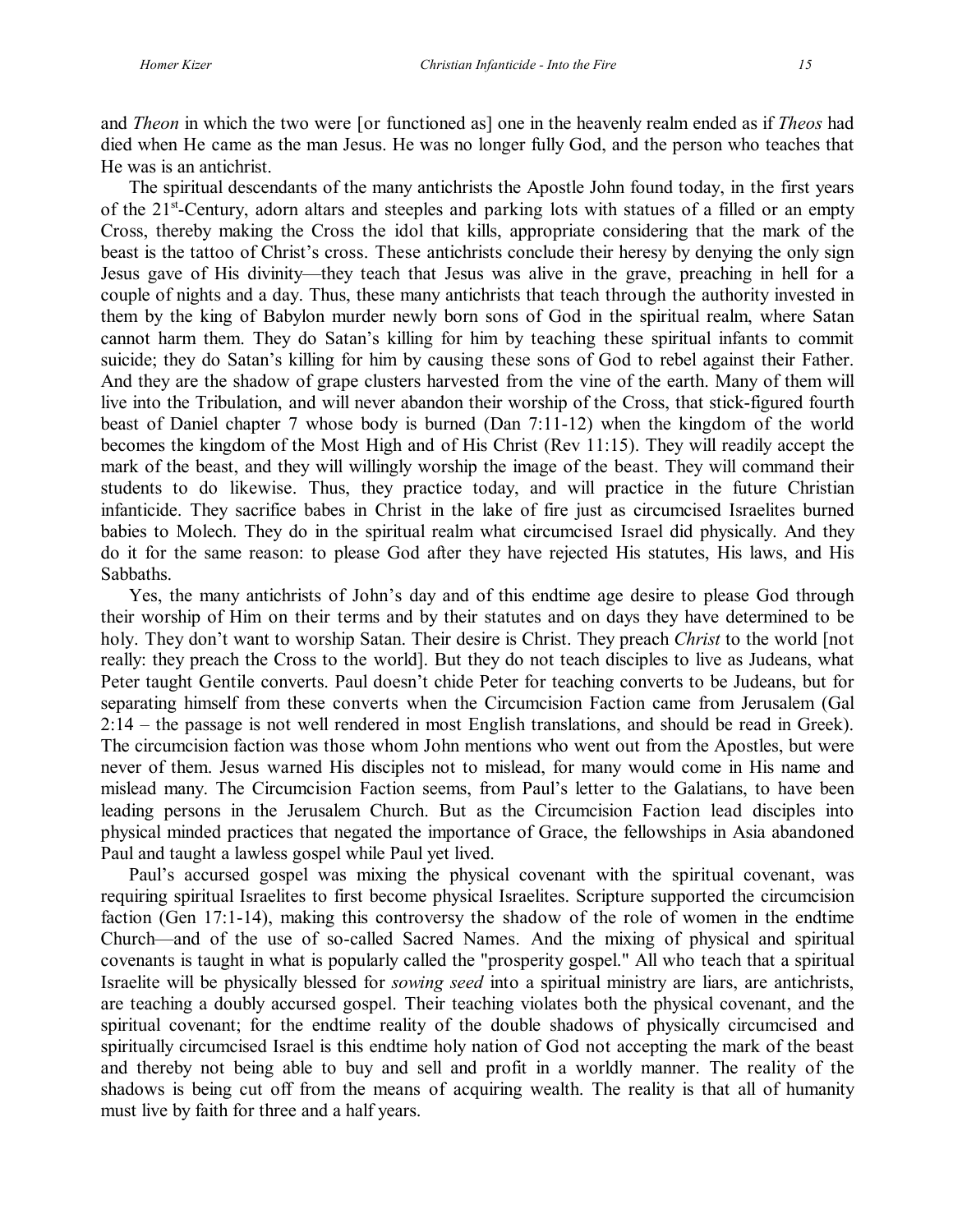Spiritual Israelites, today, as a shadow of the reality that does not accept the mark of the beast, will not prosper physically for sowing seed in any ministry. Their treasure will be in heaven where it neither rusts nor rots. And they will, most likely, struggle economically while being rich spiritually. They are not of this world even though they remain in this world—and by not being of this world, they provide Satan, the prince of this world, with no incentive to bless them physically.

The covenant by which God blessed Israel physically has been abolished; so if neither Satan nor God blesses spiritual Israelites physically, who will? The disciple will earn his or her prosperity by the sweat of the person's brow, which agrees with Paul saying that the person who doesn't work doesn't eat.

A doubly accursed gospel that mixes the physical and the spiritual covenant causes babes in Christ to become disillusioned and quit on God when judgment is upon them. If they die out of covenant, they will have committed spiritual suicide. They will have returned to the world to get the material blessings they were promised for sowing seed into a television ministry—and they might be so blessed, especially if Satan determines that by blessing them he can lead them away from Christ through the disciple focusing upon what is physical rather than upon what is spiritual.

Now, let us examine you as a teacher of Israel. How is your spiritual understanding? If you have been sent by Christ to be a teacher of Israel you will acknowledge that the laws of God are written on the hearts and minds of born again disciples so that these disciples can obey them in every decision the disciples make. You will teach disciples that the uncircumcision of the person who keeps the precepts of the law will be counted as circumcision (Rom 2:26). You will teach disciples that the person who would be great in the kingdom of heaven will keep the commandments and teach others to do likewise (Matt 5:19). If you are of Christ you will comprehend that Christ is the reality of the festivals, new moons and Sabbaths of God, that to reject these holy days is to reject their reality. If you are of Christ you will have love for all sheep that have been drawn by the Father, and you will attempt to shepherd them by returning them to the spiritual garden of God, the walls of which are the laws of God. You will not reject some sheep because they are lame or black or Catholic. You will risk your life to recover sheep that are wandering among the dry wadis of Babylonian deserts. You will slay spiritual bears and lions, and Satan himself as the reality of Goliath. You will live by faith. Outside of time, you will have already been glorified as a foreknown, predestined and justified son of God. You will actually be able to watch yourself work out your salvation. And you won't be watching yourself from anywhere if you are not successful. Everlasting life is only received as a gift from the Father and from the Son; both have to give the disciple life. It doesn't come from fornication, from Petri dishes, or from physical fathers and mothers. To teach otherwise reveals your lack of spiritual knowledge.

Satan slays disciples in the spiritual realm through deception. Disciples will slay Satan by having Christ return their sins, by covenant agreement, to Satan on the reality of Yom Kipporim. Grace is Christ bearing the sins of disciples in the spiritual realm as the reality of the Azazel goat. No sin is imputed to a disciple once the disciple accepts Christ's sacrifice at Calvary, where Satan had Him crucified on the image of the beast. But Christ's sacrifice pays the physical death penalty for sins. The spiritual death penalty will ultimately be paid by Satan if the disciple remains in covenant with the Father and with Christ. And the disciple has to do nothing but hear the words of Jesus and believe the Father—believe upon the desire to obey. Grace covers all of those times when a disciple is unable to remain with his or her decision to obey.

The disciple is absolutely without sin as long as the disciple remains in covenant, which asks of the disciple belief unto obedience. That's all. The covenant asks the disciple not to murder, not to hate, but to have love even for one's enemies. The covenant asks the disciple not to commit adultery, not to lust, but to love the spouse of one's youth as the person loves him or herself. The